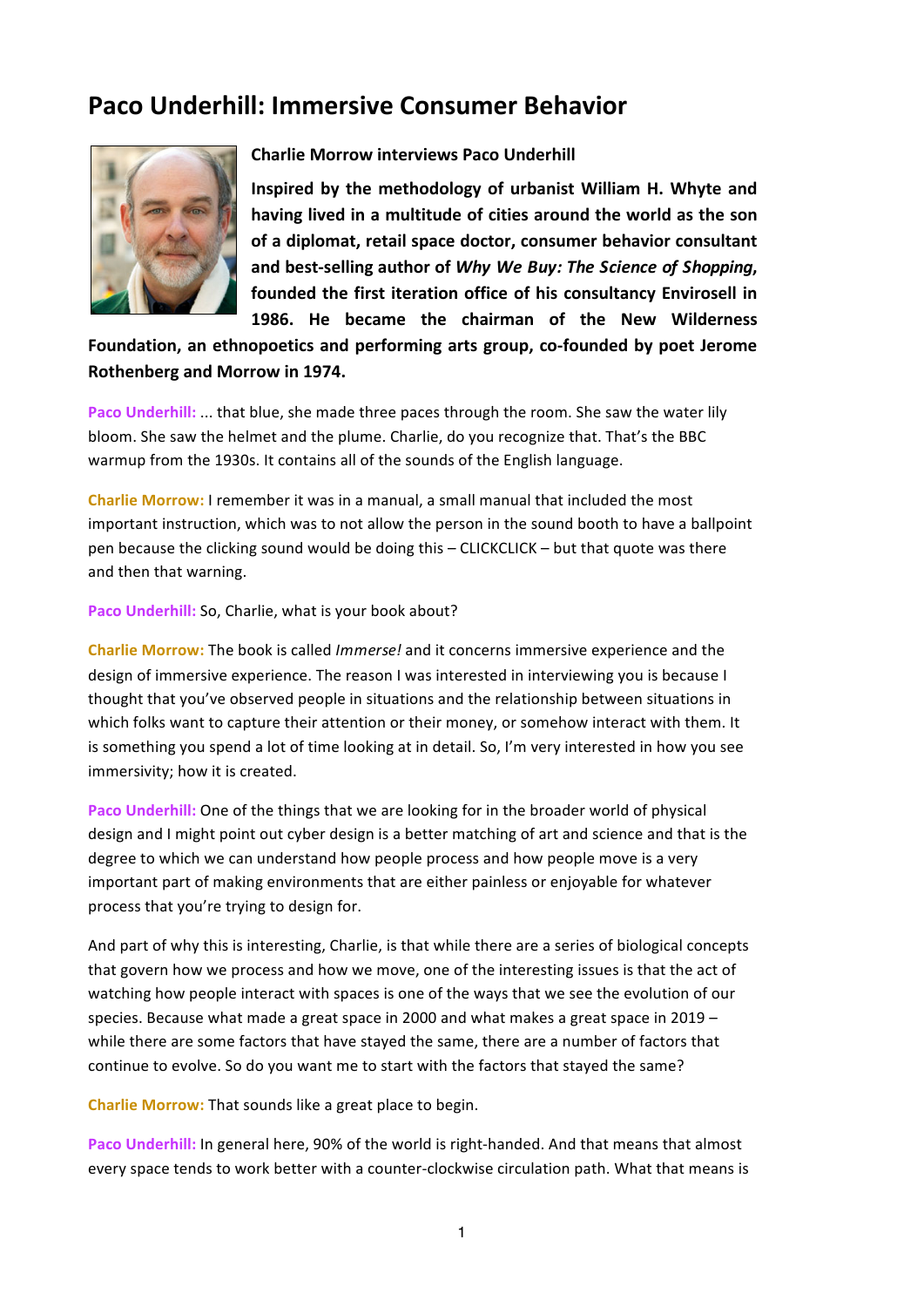it puts the dominant right hand closest to whatever it is that you are asking people to interact with.

And whether you're talking about a gallery or you're talking about a museum, or you're talking about a whatever, that counterclockwise flow is really critical. The second thing is a biological constant; is understanding the difference between how someone sees at 20, how someone sees at 40, and how someone sees at 60 or later, because as we age the lenses in our eves yellow, and the way we respond to changes in the context of our physical environment tend to be different based on that age.

The problem is that whether we look at museum design, we look at packaging design, we look at retail design or we look at airport design; often the person sitting at the CAD/CAM screen, doing the actual design work with the details on that design work, which are critical, tends to be under age 30. And if you're Abercrombie and Fitch or whatever, you know who your target market is, but if you're an airport or a museum or whatever, you don't know what your target market is so that there are three factors that need to be looked at.

One is how do I respond to downshifting? Meaning that if I am being asked to go from inside to outside, I'm being asked to go through a gate, or I'm being asked to go through any form of doorway or portal, be it inside or outside, there is generally some gear change that happens.

The second function is the degree to which someone responds to their peripheral vision, either expanding or contracting. So that the focus of our vision and the degree to which we are processing the edges, as opposed to focusing on what we're looking at.

And the third issue is responding to changing light. And we can do that again in an exhibit design, we can do it at an airport. We can look at it at an airport. We can look at it at a store. We can look at it in a variety of different ways. The issue is for people who are aging, those three things often take a step two or three longer than it might if you were younger.

There are also cues to help us be able to negotiate that change of space. And those come from physical barriers, they come from changes in texture underneath our feet that give us the signal that there is a change happening and that our bodies need to respond to it.

So that's the visual piece of the puzzle. Historically, some of the major differences in design were based on men and women. And there's some gross generalities here. One is men were programmed to be hunters or fishermen and that they were rewarded for their success. And they were often rewarded for the speed at which that success was achieved.

Women were gatherers, and were programmed to get more pleasure from the act of looking and that the act of looking became a very important part of their ability to process an immersive experience.

Now in 2019, some of those gender differences have shifted. And it isn't that men aren't hunters anymore or women aren't gatherers any more. But given the broader impact of birth control education, whatever, that some of those differences aren't so much between gender as they are between generations.

So, if we think of it as a baby boomer, generation Z, gen X, whatever, all of them have had different characteristics of how they respond to immersive experiences.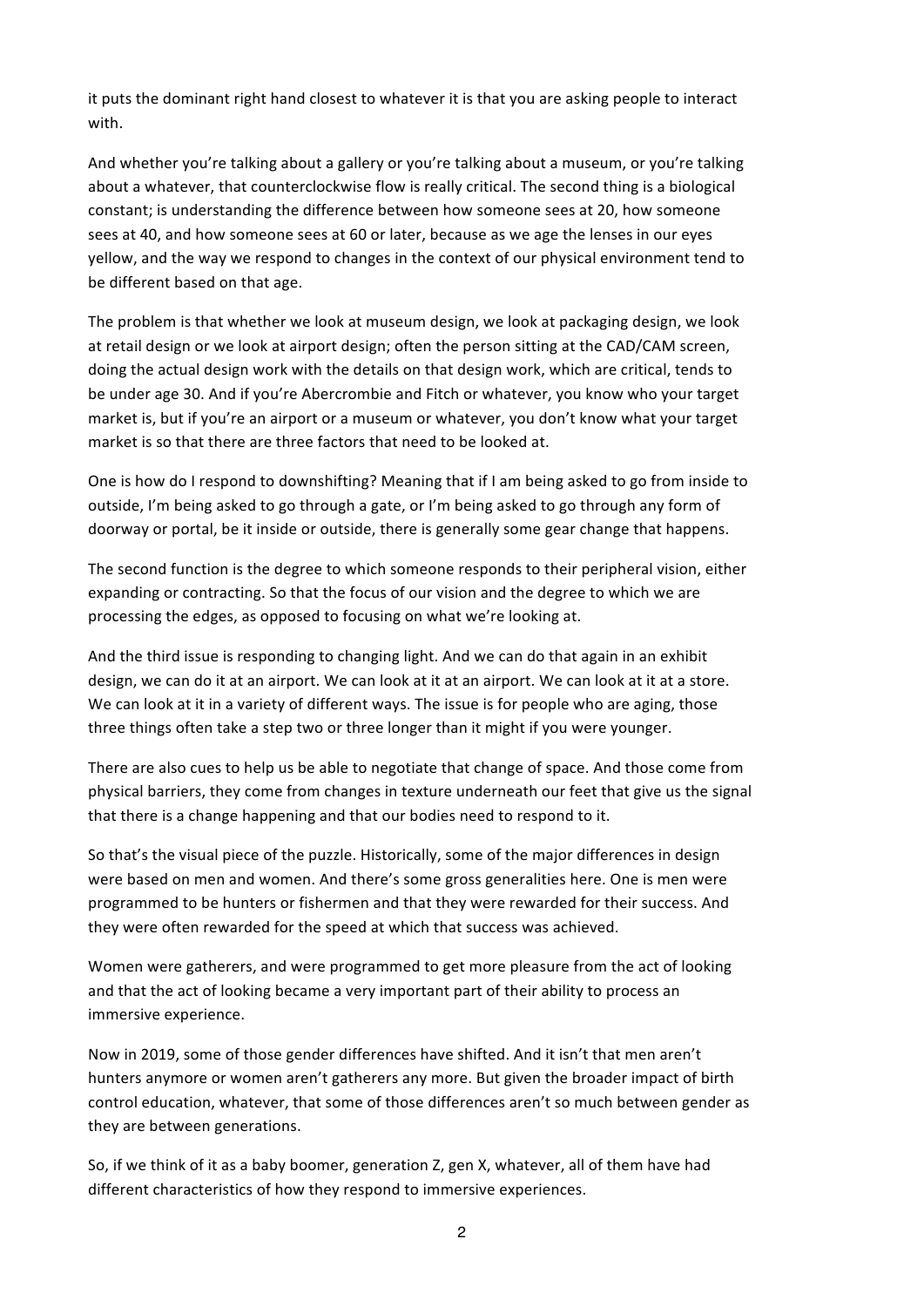The other biological constants is that most of us like our spouses and we adore or care for our children and that, therefore, the clusters that people move in have responded to what that process is.

What is interesting is in the context of a global world, that within the context of Western culture you had a series of normative states. You had somebody moving alone or somebody moving with a friend, which was generally somebody of the same gender. You had someone moving as a couple, which was a man and woman, or even a same-sex couple, but clearly there's a romantic attachment there.

And then the movement of a nuclear family. That has been challenged in part by both the Hispanic world and by the Middle Eastern world where the clustering of people ends up being eminently more complex. So, for example, in a Hispanic-themed mall, the number of people coming in are in a three-generational group, where there is a grandmother, a grandfather, a father, and the mother and the children is much more common than it might be if you were in Duluth, Minnesota. If you're in Dubai or in Bangkok, the number of people who are moving are in an extended-family cluster  $-$  so, for example, my buddy who lives in Dubai, when he goes on vacation, the vacation party that he travels with is 19 people. And that includes his wife, but it also includes his son, their wives, their children, servants, and sometimes some other domestic attachment. It's been interesting in that broader world of immersive experiences, for example, that the Middle Eastern family tends to want to go to places where somebody can rent them a block of Interconnected rooms as opposed to one room or one room with another room connected to it the way we would in the context of our culture.

So, those are biological constants that are globally affected by a series of different propositions. One is density so that if I'm in New York City or I'm in Delhi or I'm in Tokyo, there's a density and a proximity to people that governs people's interrelationship to each other. And the more dense you are, the more manners there are about dealing with that density. As opposed to going to Dallas, Texas or Johannesburg where the density is nowhere near the same concentration. That's a very important factor.

The second factor governing that is temperature issues. So, if you think of the difference between Helsinki where you have extreme cold, but you may have extreme heat. There's a way in which people move and react to changes in temperature as opposed to someone who lives in a tropical climate or lives in a temperate zone or yes, we may have air conditioning, but the actual temperature variation is much narrower than it is in other places. And that also governs that process.

And then the third one, which is a very interesting one, Charlie, is the difference between the economic status of people. I can take a city like Helsinki or a city like Tokyo, where are the economic variation between the very rich and the very poor is relatively narrow.

Whereas, if I go to a city like Sao Paolo, or I go to a city like Delhi, or I go to a city even like Shanghai now, that the extremes between the very rich and the very poor create a class structure that often governs our level of comfort about sharing spaces. Is this where you want it to go?

**Charlie Morrow:** This is totally where I want it to go.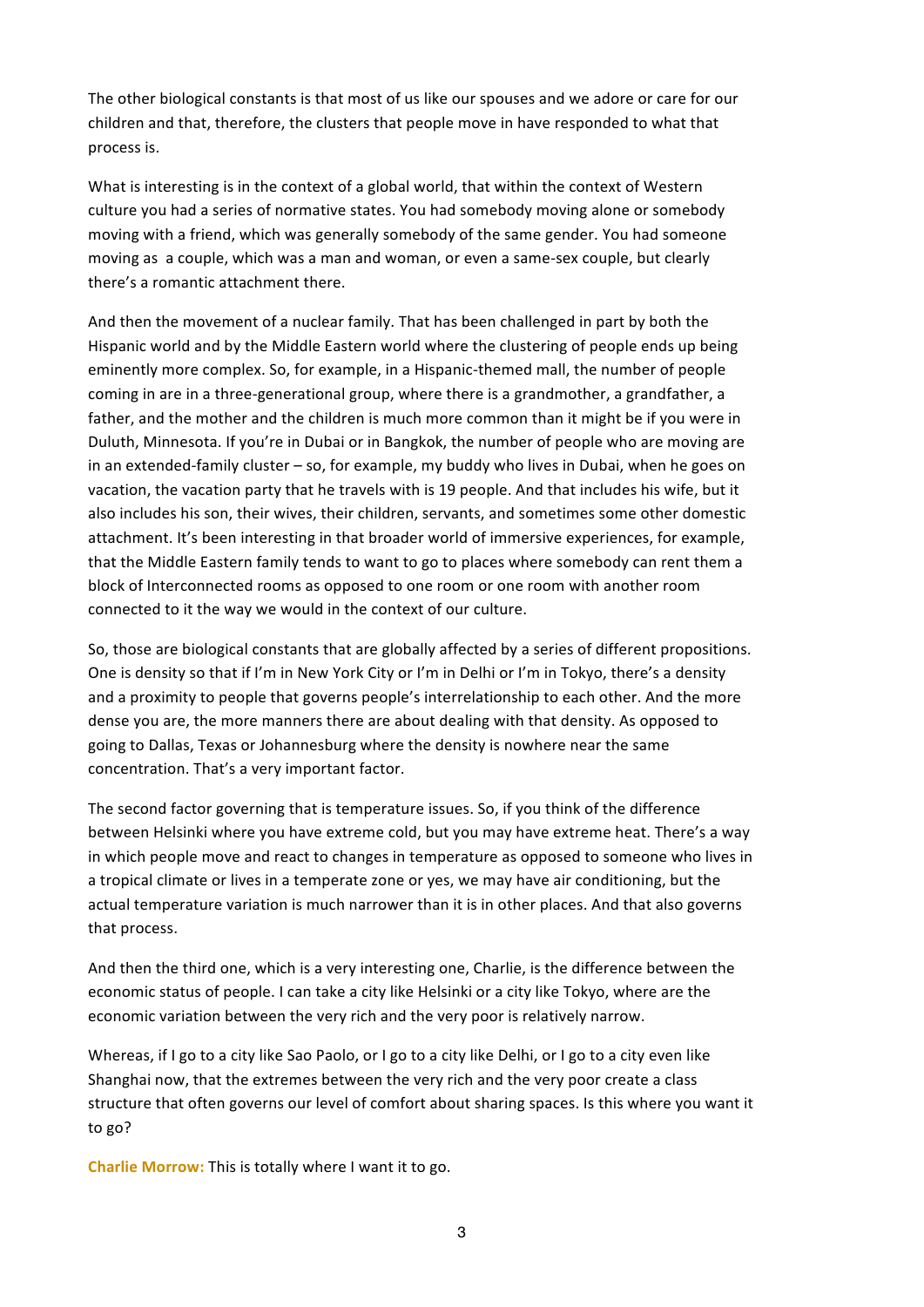**Paco Underhill:** All right. Backing up. If you ask me what are the change factors? I have five of them that are really critical and come up in every job that I do.

First is the recognition that our visual language is evolving faster than our spoken or written word, thanks to the internet, thanks to whatever – the way we see and the connection between our eyes and our brains. People could ask: but what about language and our hearing, but in a shrinking world we are using eyes to be able to translate as opposed to listening and translating, simply because the language barriers are eminently more formidable than the barriers between vision.

Some of that relates to the use of icons, the use of symbols. The acceptance of symbols and the degree to which we are able to process an electronic message, thanks to our phones and television and movies and everything else.

Second, is the changing status of women. The greatest impact on our species since we tamed fire is birth control and that has fundamentally shifted the relationship between sex and procreation. It has also fundamentally changed the application of gender to occupation. So I can look at, 1950, we can look at the movies of Harvard Law School and they had less than 2% of the class was women. If we look at the broader world of law school or medical school or dental school or pharmacy school, the degree to which women often dominate... In fact, if we look at institutions of higher learning, 60% of those attendees tend to be female. Females generally have less issues with learning disabilities. They have less issues with drug and alcohol use and our society is responding to the fact that the number of professions that are muscleand coordination-related are declining. That doesn't mean that muscle isn't there, but that muscle and coordination function is something that is shrinking.

So, that we look at a third of the predator pilots flying drones over Afghanistan are nerdy women who have the manual skills. They've grown up with video games, have focus and the ability to do it. There's nothing about muscle in being able to deliver a thousand-pound rocket within 10 feet of whatever your intended target is.

We also know that in the world of consumption that historically we sold women clothes, food, and cosmetics. In 2019, women are also the single most important buyers of technology on the planet because, unlike men, they're not fascinated with what's inside. They're interested in the appliance nature of it.

How is this going to affect the way I live or do my life and make challenges that I face easier. Men tend to buy for themselves. Women buy for themselves, but they also buy for their children and they tend to be the purchasing agents for their parents.

So, the third issue here is the role of time. In the world in which we function and our ability to multitask is one of the earmarks of our success. And is, I might point out, one of the differences between generations. So, I can look at a 12-year-old who is sitting in the kitchen, they've got earphones on, they are eating something and they're doing their homework at the same time. And the television is going on in the background. It would drive you and I crazy, but they can do it.

But we move through our lives with a clock ticking inside our heads and one of the goals often of a person in our environment is to get you to either forget that clock or to recalibrate that clock. That said, one of the issues in the world of immersive design is recognizing that there are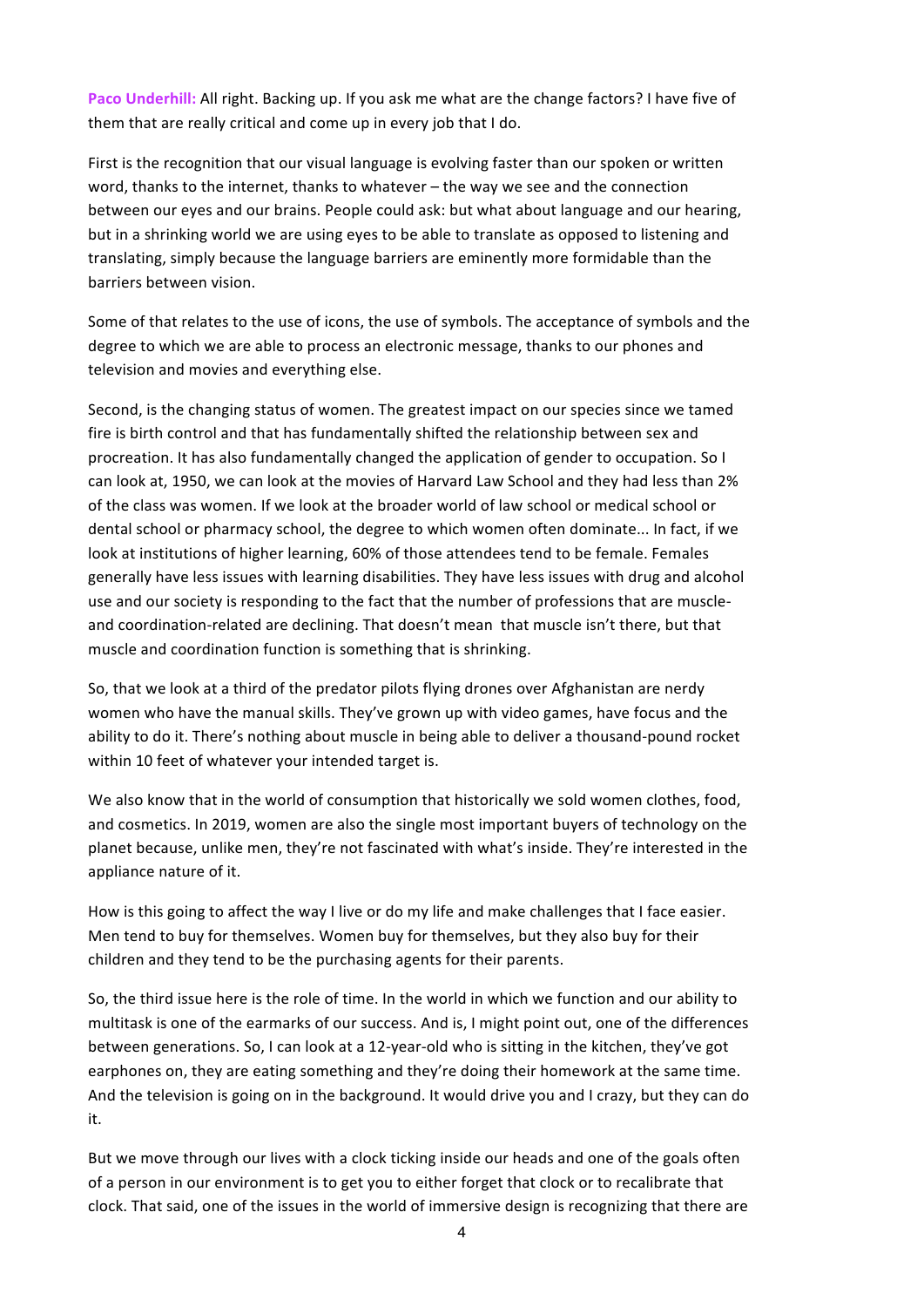many more people who are more interested in a dip than a swim. So, if I look at the average time someone spends at Macy's or I look at the average time someone spends at the Metropolitan Museum, that amount of time over the past 25 years continues to shrink. And that it isn't that someone isn't interested, but, for example, a member at the Modern will go to the modern museum and be eminently happy, having a great half an hour, whether it's in between lunch appointments or doing something, or as a break from the office or doing whatever, those are where the process sinks in. Therefore, in the design of an immersive experience, understanding the time constraints that somebody brings to the process and the degree to which someone is able to both sip and gulp as the case may be.

The fourth issue is what is global and what is local. And that is the recognition that there are things that are utterly fascinating in Dallas, Texas, that nobody gives a darn about in New York City. There are dresses that fly off the rack in Atlanta that nobody takes to the dressing room in Philadelphia. There are paintings and galleries that have a great deal of interest in Berlin, but no one cares a busted fuck about it in Munich. I mean, those are part of that idea of understanding who are your constituents. But if I'm the Museum of Modern Art, maybe I'm serving the world, but I'm also serving New York and I have to be able to have that balance. So that's issue number four.

Issue number five is a really interesting one, Charlie; it has to do with our access to sophistication and our access to money. We as a species passed over a magic moment in the mid-1990s. Up until the mid-1990s, the overwhelming majority of global wealth was in the hands of an aristocracy, people who knew what they were looking at and knew what they were seeking to experience. And that dealt with both what they came to a museum with or what they came to an exhibit with or knowing the difference between a tee-shirt that sold at Walmart for three bucks and a tee shirt that sold at Selfridges or IKEA for 24 bucks. And knowing that it wasn't just a price difference; it was a quality difference. In 2019, if I look at the 20 wealthiest people on earth, 17 out of those 20 earned the money in the course of their own lifetimes. And whether it's Carlos Slim in Mexico, whether it's Warren Buffet in Omaha, Nebraska, whether its Jack Ma [of Alibaba], these are people who acquired things in their own lifetimes and part of this has meant is that as we try to design experiences, often we have to provide people with some form of education and that form of education is something someone is often very willing to absorb. But it often is the difference between whether somebody gets it or somebody doesn't. So, I just took my niece and nephew to Washington, DC, and we went to the Renwick Gallery and the National Gallery and we went to the Museum of the American Indian, and we went to the zoological exhibit.

The museum that they liked the best was the commercial spy museum. And the commercial spy museum; it had no relics of the past, but it had a program. It sat the kids down and told them what they were going to see, how they were going to see it and what they were expected to process from what they were going to see and gave them moments all along the way to reinforce what that message was.

I went along with the ride. The tickets were 20 bucks, whereas the Renwick Gallery, which I had a fabulous time in, was absolutely free and the kids were completely puzzled by.

**Charlie Morrow:** Marvelous. I'm curious in terms of electronic devices for communication and entertainment, which have certain kinds of immersivity. I wonder what you can say about those.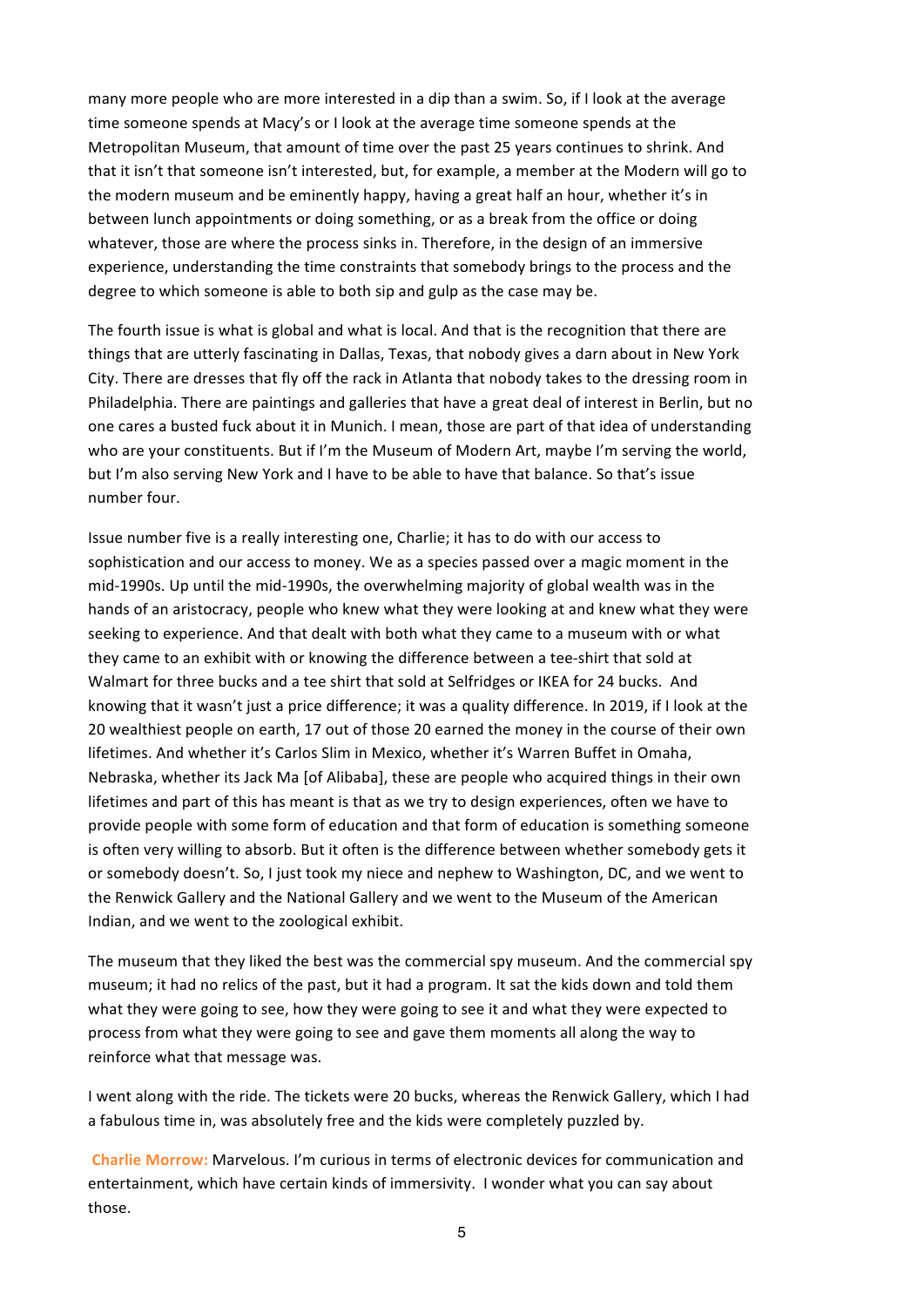Paco Underhill: Well, it's interesting, Charlie, because I was writing a column today based on my exposure to the San Manuel Casino [renamed Yaamava' Resort & Casino] in Southern California, where I spent the weekend, 10 days ago.

At 7 AM on a Monday morning; the casino's 5,000 slot machines, 70% of them have somebody sitting in front of them; 70% of them at 7 AM on a Monday morning. Now, whether those people got up early and had breakfast and then came to the casino because they know that they'd find a seat there because the casino is really, really crowded. And on Saturday night there are people not waiting in line for a machine, but there is a certain distinct tension, people trying to find one. And you can look at it and go these people aren't gambling because they know they're not going to win. They are there to be entertained. Many of them are older.

The fact is that they can sit in front of a machine for three hours and have mesmerizing graphics in front of them and have some form of reactive contribution to it, which may or may not be successful. But then the measure of success at a modern gaming machine isn't whether you're winning, it's the proximity to winning that you're getting, meaning that if you get 9 out of the 10 things to win a \$10,000 prize, that is almost as exciting as getting the 10 things and winning the \$10,000 prize. That proximity of messaging and sound-light exposure is, on the one hand, I could look at it and go, it's an exercise in cacophonic, visual masturbation. On the other hand, it is a zen-like exercise for many and they are making their choice to go there as opposed to going to the movies or going to somewhere else.

And that, while some of them may not have the resources to lose what they're losing, the overwhelming majority of them are perfectly happy to come in there and plunking down a hundred bucks, 200 bucks, 10 times a year and have that five-hour, zoned-out experience where somebody is feeding them water, coffee and drinks and Coca-Colas. And they can sit there and absorb it.

It is a little astonishing to me. I can look out my window on the second floor of Broadway and 20th street and fully 30% to 40% of the people on the sidewalk are involved with their screens. And it isn't that they're bumping into each other. But that somehow they have the ability to focus and yet control the peripherals in their environment is part of that visual education that the modern generation gets.

It's also the recognition that that device is an access point to a broader world. What does that mean when the internet collapses, when you have a power outage the way we had in New York city not that long ago. And all of a sudden people are faced with having to deal with a bunch of different stuff where they don't have access to their phones and don't have the ability to do so. I don't know what the answer is to that, Charlie. But I do know that that screen addiction has translated into a kind of activity joining Maslow's hierarchy of needs. Just as I need nourishment, I need, you know, sex. I need shelter. I need connectivity too. And, in the context of my own family, I struggled to sit at a dinner table and ensure the fact that I tried to get everybody to stack their phones.

If we have a retreat with a bunch of my employees, one of the games we play as we stack our phones and the first one that reaches for the phone has to buy a round of drinks.

**Charlie Morrow:** That's marvelous. You've answered my questions and I'm very pleased to have your participation in the project. Kind of the last thought: I'm curious how your own timeline